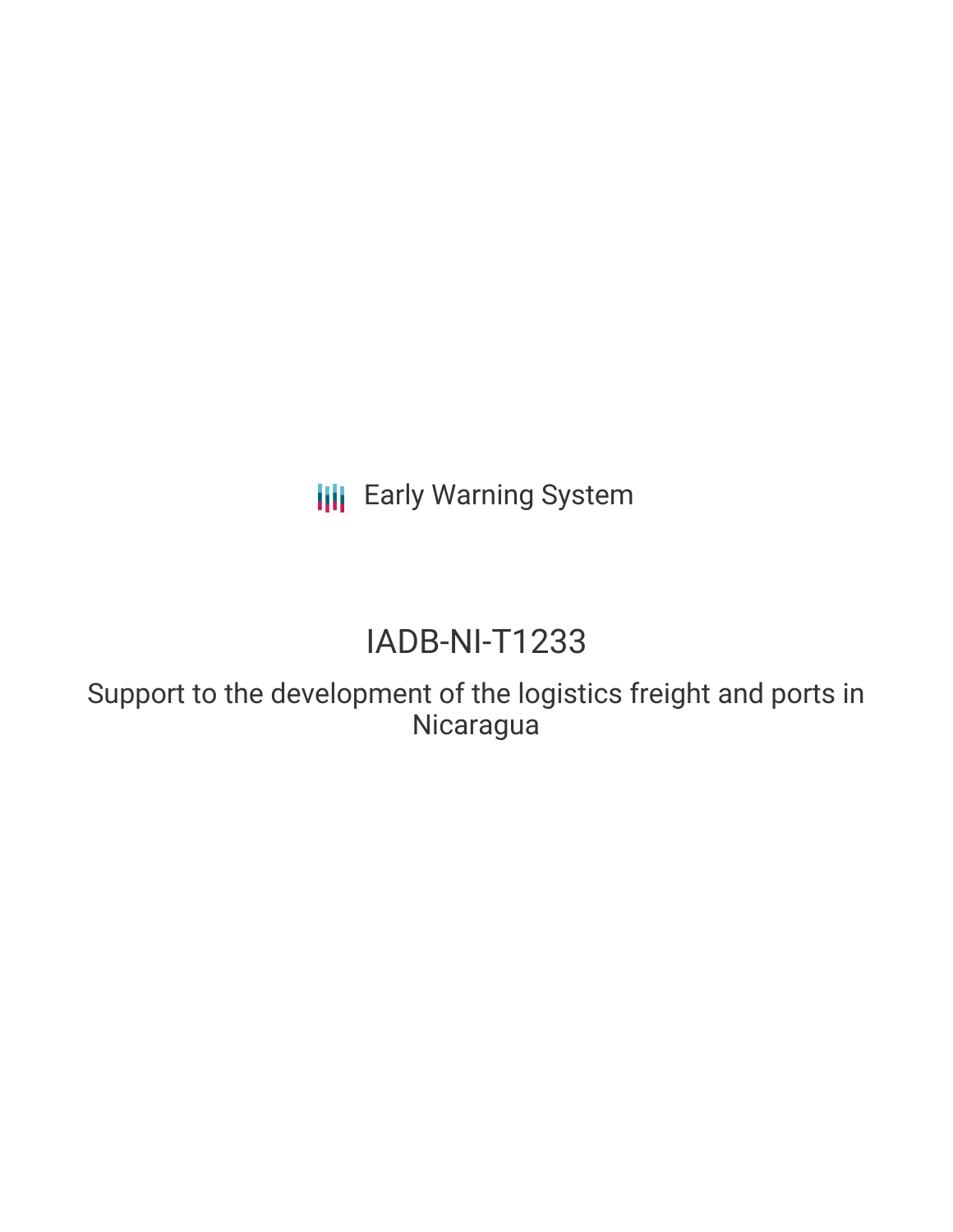

# Early Warning System Support to the development of the logistics freight and ports in Nicaragua

### **Quick Facts**

| <b>Countries</b>               | Nicaragua                                        |
|--------------------------------|--------------------------------------------------|
| <b>Financial Institutions</b>  | Inter-American Development Bank (IADB)           |
| <b>Status</b>                  | Active                                           |
| <b>Bank Risk Rating</b>        | A                                                |
| <b>Voting Date</b>             | 2016-12-09                                       |
| <b>Sectors</b>                 | Infrastructure, Technical Cooperation, Transport |
| <b>Investment Type(s)</b>      | Grant                                            |
| <b>Investment Amount (USD)</b> | $$0.80$ million                                  |
| <b>Project Cost (USD)</b>      | \$0.80 million                                   |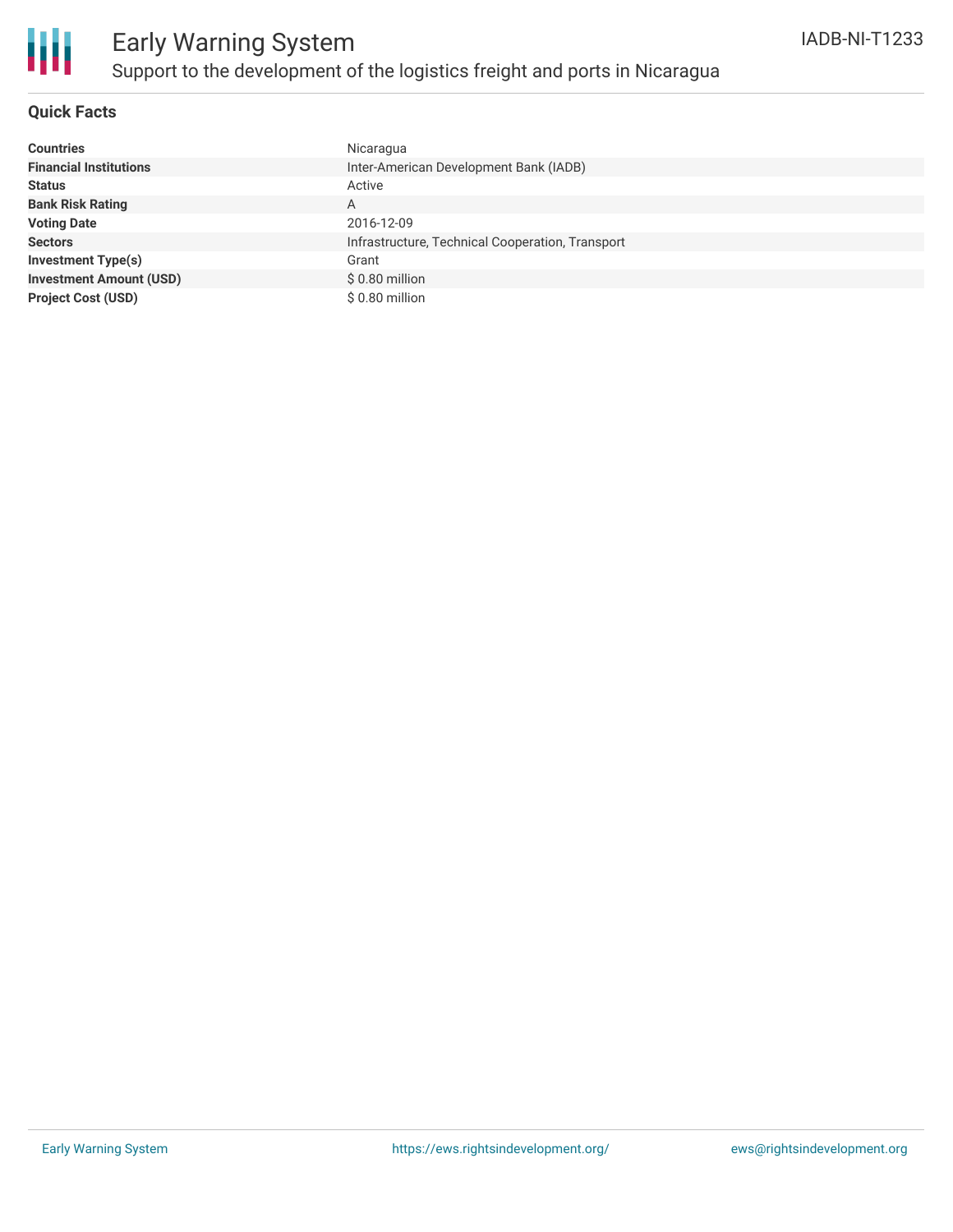

### **Project Description**

From the IDB: "The objective of this technical cooperation is to support the economic integration of Nicaragua, through prefeasibility and feasibility studies for the development of the Bluefields international port, as part of a multimodal logistic corridor of national and international relevance, and the formulation of a national cargo logistics plan. The pre-investment studies of the port, will analyze the technical, socio-environmental, economic, financial, and institutional feasibility of the project and its connections, and the benefits of its connection to a multimodal logistics corridor, derived from regional integration such as scale, attracting investment, access to global markets and goods and services at more competitive prices. These connections are fundamental to make a decisive advance in the integration and territorial cohesion of Nicaragua, contributing to the reduction of asymmetries at both national and regional levels. The National Cargo Logistics Plan (PNLOG) will establish a comprehensive policy and action framework for the development of logistics corridors for national and regional integration, promoting innovative financing schemes in these corridors."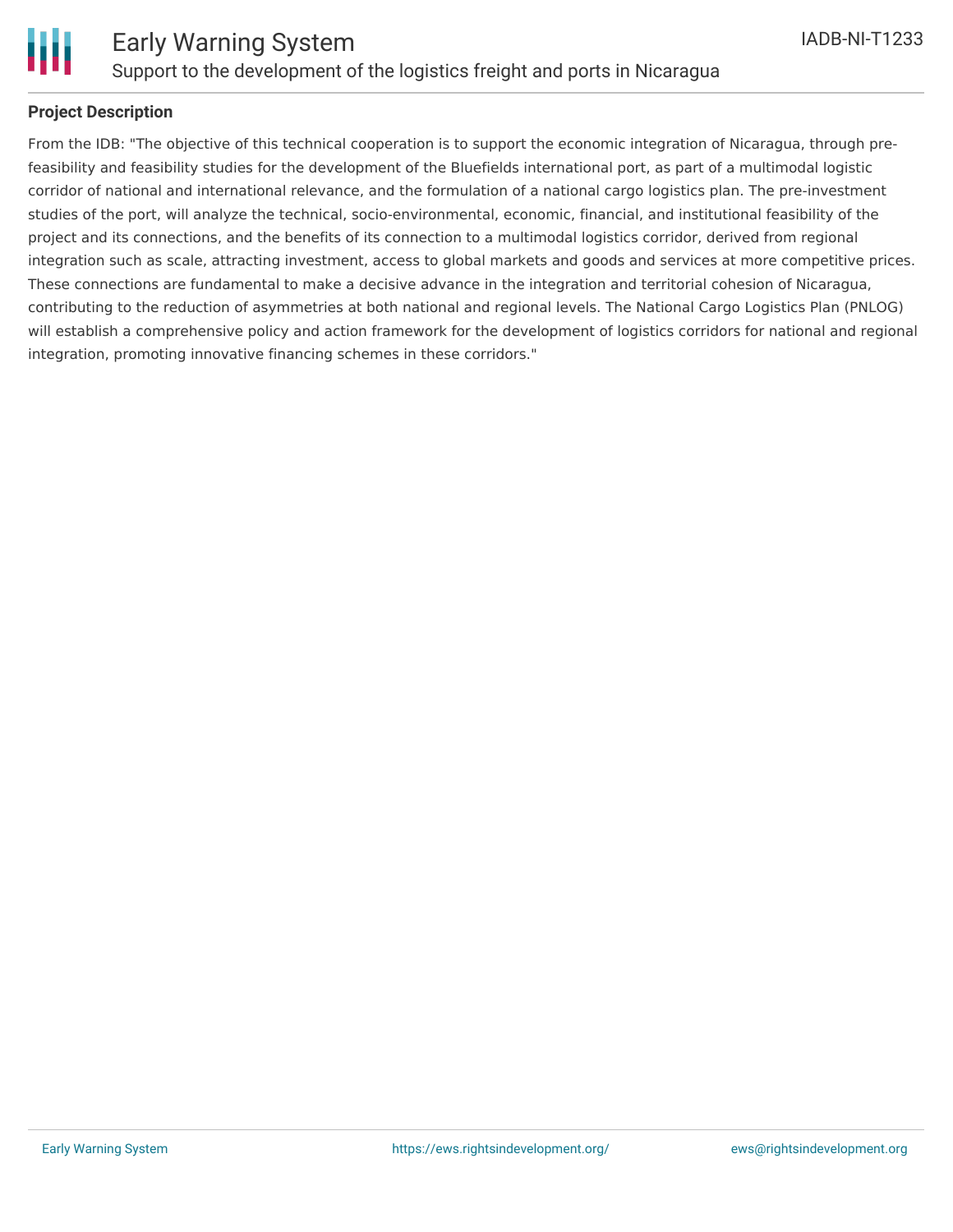

# Early Warning System Support to the development of the logistics freight and ports in Nicaragua

### **Investment Description**

• Inter-American Development Bank (IADB)